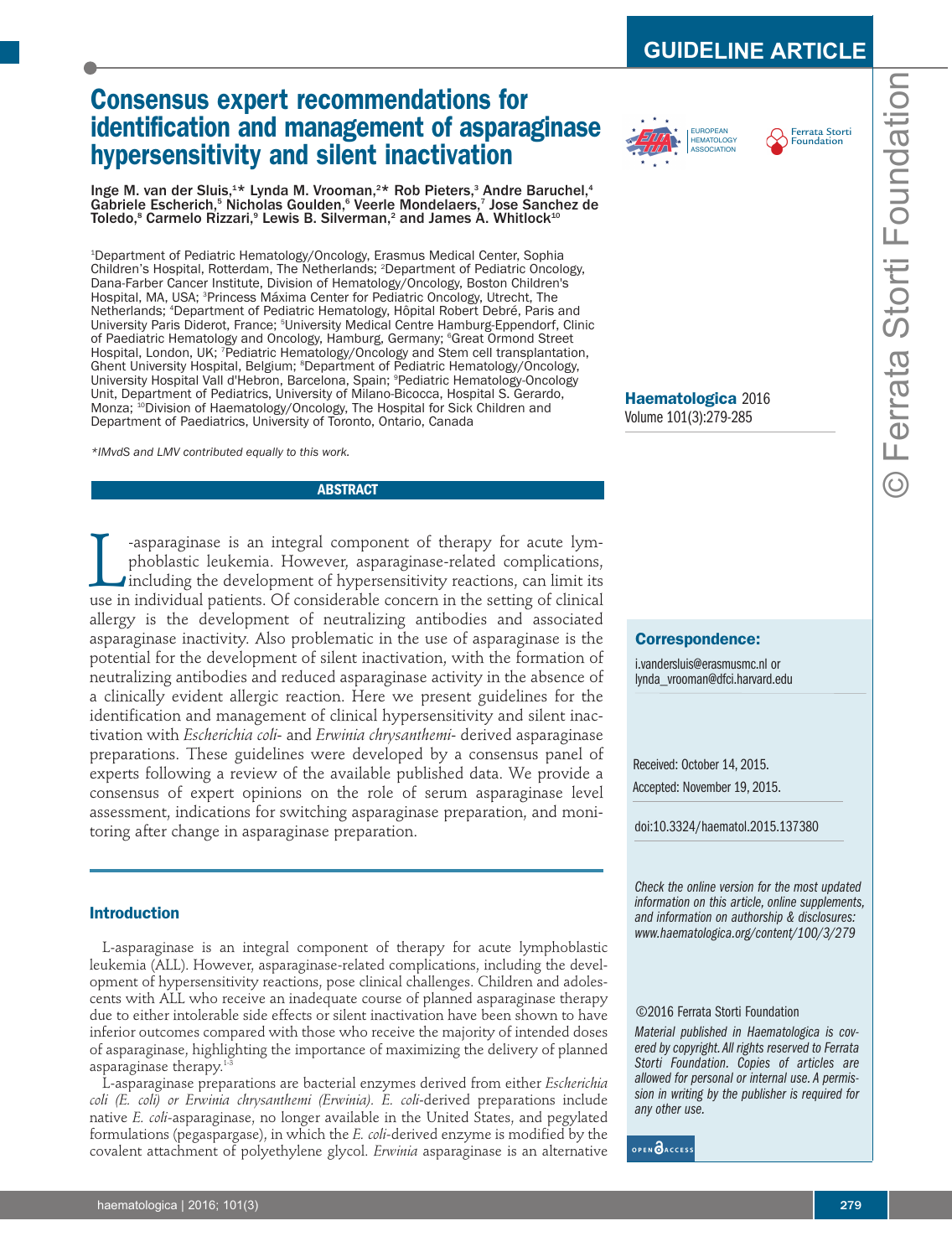asparaginase preparation, antigenically distinct from *E. coli-*derived asparaginase forms. The clinical effectiveness of asparaginase is thought to be based upon the adequate depletion of asparagine. Lymphoblasts, dependent on extracellular sources of asparagine, are considered to be selectively vulnerable to asparagine depletion. 4

Exposure to asparaginase, a foreign protein, has the capacity to trigger the development of anti-asparaginase antibodies. Prior studies have demonstrated the association of anti-asparaginase antibodies, which can neutralize enzymatic activity, with clinical hypersensitivity.<sup>3,5,6</sup> Indeed, a major limitation in the capacity to deliver the intended up-front asparaginase therapy is the high rate of occurrence of hypersensitivity reactions, frequently reported in as many as 30% of patients receiving *E. coli*derived asparaginase, but with reported rates as high as 70%. 1,3,7-9 Allergic reaction symptoms range from local reactions at the site of intramuscular injection to severe systemic reactions including anaphylaxis, which can occur with intramuscular or intravenous administration. Also demonstrated has been the phenomenon of "silent inactivation," with the formation of neutralizing antibodies and reduced asparaginase activity in the absence of a clinically evident allergic reaction. 2,3,10-12 The risk of development of clinical allergy and silent inactivation may be influenced by several factors including the formulation preparation of asparaginase, the route of administration, the schedule of administration (such as in schedules with intermittent dosing with gaps in asparaginase exposure followed by reintroduction of asparaginase), the line of treatment (i.e. relapse protocols) and the concurrent use of other chemotherapeutic agents including corticosteroids. 13

An important clinical concern in the setting of both overt allergy to asparaginase and silent inactivation is that continued asparaginase therapy with the same formulation will be clinically harmful and therapeutically ineffective, ultimately contributing to poorer outcomes. Here we propose recommendations for the identification and management of clinical hypersensitivity and silent inactivation with *E. coli-* and *Erwinia chrysanthemi*-derived asparaginase preparations, with the goal of maximizing the delivery of the planned asparaginase therapy. We highlight the potential clinical role of therapeutic drug monitoring (TDM) through serum asparaginase level assessment, indications for switching asparaginase preparations, and recommendations for monitoring after changes in asparaginase preparation.

## **Serum Asparaginase Activity Assessment**

The ability to identify patients with inadequate asparaginase activity is of great value in clinical decision making and has the potential to improve clinical outcomes. There are, however, multiple considerations to take into account in the implementation of pharmacokinetic monitoring of asparaginase for clinical use.

#### *What should be measured?*

Given that the aim of asparaginase therapy is asparagine depletion, the measurement of asparagine from the blood would appear to be the most direct assessment of asparaginase effectiveness. However, there are several limitations to directly measuring asparagine levels that make such a strategy impractical and unreliable for clinical use. The measurement of asparagine is technically difficult due to

the rapid *ex vivo* metabolism of asparagine in the presence of asparaginase. Reliable sample acquisition entails collection on ice water and centrifugation, extraction of serum, and de-proteinization/acidification to inhibit the reaction, in a very limited time-frame (less than 5-15 minutes). Because of these logistical challenges, the assessment of serum asparagine levels is not realistically achievable for broad clinical application. 14-16 Furthermore, data from studies measuring asparagine levels are often difficult to interpret because different cut-off values have been used for the definition of complete asparagine depletion.

The measurement of anti-asparaginase antibodies could also be considered, and are frequently measured in the context of clinical research investigations. However, there are no commercially clinically validated tests available at the present time. Moreover, the specificity of anti-asparaginase antibodies to predict inactivation has been found to be low compared with measuring asparaginase activity itself; many patients appear to develop anti-asparaginase antibodies without any signs of clinical allergy or inactivation of asparaginase, and antibody levels in patients with and without hypersensitivity overlap. <sup>12</sup> Antibody assessment itself is therefore not well suited for current clinical use.

The measurement of asparaginase activity levels is technically feasible, reproducible, and reliable, and is considered to best correlate with clinical effectiveness. Previously, asparaginase activity levels were only measured in the research setting, but a growing number of providers now have access to real-time, validated asparaginase activity measurements. Several European treatment protocols already recommend the monitoring of asparaginase activity in the context of routine clinical care. Currently, the assessment of asparaginase activity is often performed by the use of a reaction with indooxine. <sup>17</sup> In North America, an FDA-approved asparaginase activity assay is currently commercially available (AIBio Tech, Richmond, VA, USA.)

#### *What defines optimal asparaginase activity?*

The pharmacodynamic goal of asparaginase therapy is complete asparagine depletion. Nonetheless, the level of asparaginase activity necessary for complete asparagine depletion is unclear. A threshold of 0.1 IU/mL has been used in many research and treatment protocols to define therapeutic asparaginase activity, as levels above this threshold have been found to result in complete asparagine depletion. 18-21 In 1981, Riccardi *et al.* administered *E. coli* and *Erwinia* asparaginase to rhesus monkeys and patients and found that plasma asparaginase activity levels above 0.1 IU/mL resulted in complete asparagine depletion in CSF and plasma.<sup>18</sup> This cut-off of  $\geq 0.1$  IU/mL has been confirmed and used in many clinical trials. 9,19,22-24 The question arises whether a lower threshold, for example of 0.05 IU/mL, also leads to complete asparagine depletion. Rizzari and colleagues showed that trough asparaginase activity levels of  $< 0.05$  IU/mL, obtained either with native *E. Coli* or *Erwinia* asparaginase, resulted in serum and CSF asparagine depletion in children with ALL. <sup>25</sup> In some studies activity levels as low as 0.02 IU/mL26,27 or 0.03 IU/mL21,28 resulted in sufficient depletion. In contrast, the only study indicating that higher activity levels are needed is a recent COG study of two pegylated *E. coli* asparaginase preparations, calaspargase pegol and pegaspargase, in which the plasma asparagine level began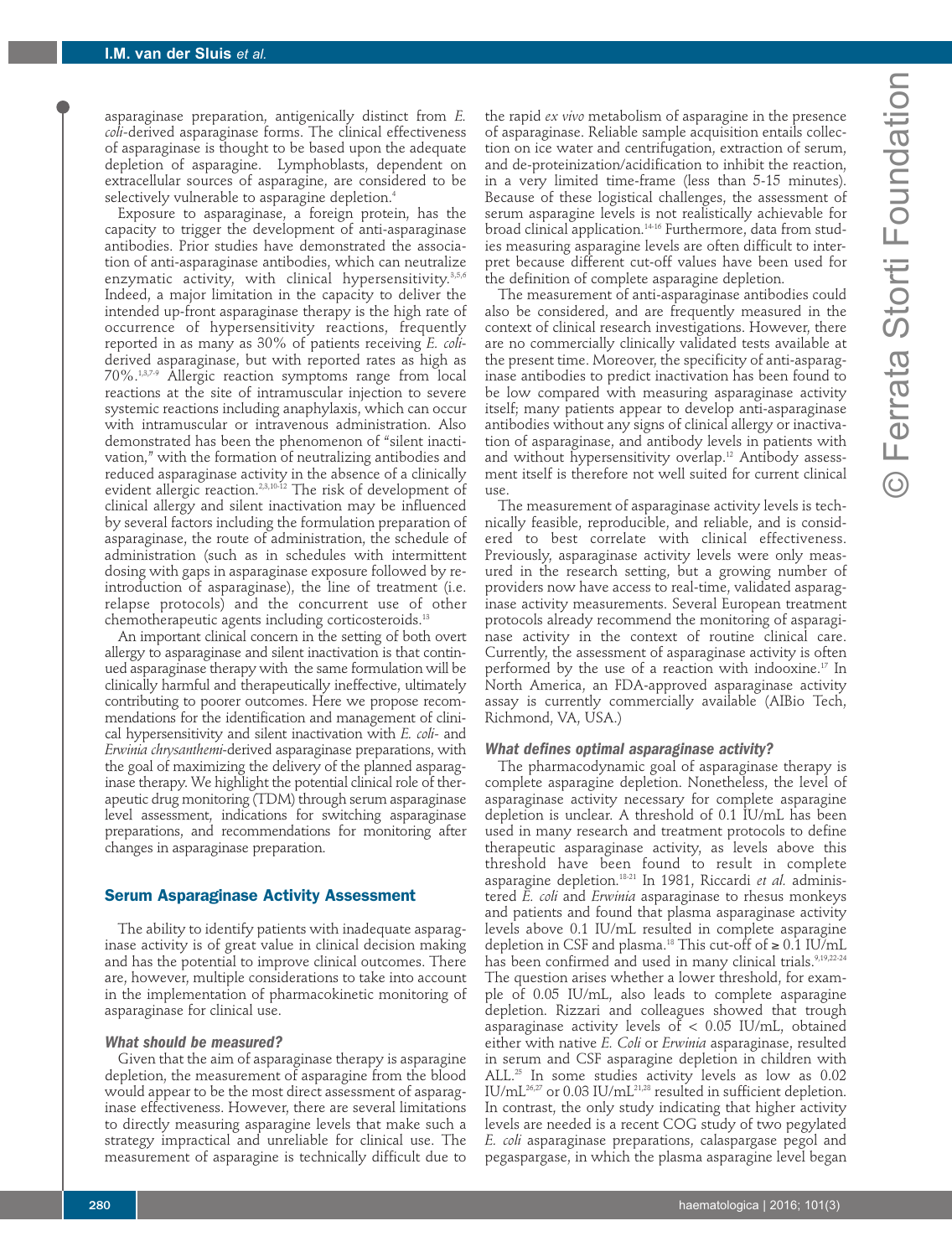to rebound once plasma asparaginase activity declined below 0.4 IU/mL. <sup>29</sup> However, based on the literature to date, we consider that a nadir serum asparaginase activity level of  $≥ 0.1$  IU/mL appears to be an appropriate and safe target level, because complete depletion is observed less consistently with asparaginase activity levels below this cut-off. In addition, in the absence of further data, we consider a desirable level of activity for patients receiving pegaspargase to be defined as  $\geq$  0.1 IU/mL at 14 days postadministration. For patients receiving multiple doses per week of native *E. coli* or *Erwinia* asparaginase, we consider a desirable level of activity to be  $\geq 0.1$  IU/mL prior to each administered dose.

#### *When should asparaginase activity be assessed?*

The timing of serum asparaginase assessment is another important aspect in the implementation of TDM for asparaginase therapy. The majority of childhood ALL trials now utilize pegaspargase, which has a plasma half-life notably longer than native E. coli asparaginase  $(5.73 \pm 3.24)$ days, compared with  $1.28\pm0.3$  days, respectively). $^{\text{30}}$  Most reports use the trough level at day 14 to define the efficacy of the pegaspargase treatment. Information on the desirable target levels of asparaginase activity at time points prior to day 14 (that would ensure a level ≥ 0.1 IU/mL at day 14) is lacking. Still, assessments at earlier time points can be informative, as levels < 0.1 IU/mL prior to day 14 would indicate that the day 14 trough level will be too low.

#### *In summary:*

• Serum asparaginase activity levels are the best and most reliable indicators of asparaginase efficacy.

• Trough asparaginase activity levels ≥ 0.1 IU/mL appears to be a safe target level to ensure therapeutic benefit.

• Anti-asparaginase antibodies and asparagine measurements are not indicated for clinical decision making outside the context of a clinical trial.

## **Recommendations in the setting of clinical allergy**

The development of clinical hypersensitivity is considered a strong indicator that an individual patient has developed anti-asparaginase antibodies and will have reduced asparaginase activity. The ultimate concern is that continued use of asparaginase of the same formulation will be ineffective in the treatment of leukemia and may lead to poorer outcomes. Continuing the drug should be discouraged, even when it is clinically possible to administer the same preparation using premedication such as steroids and antihistamines or decreasing the infusion rate, as these measures reduce the symptoms of the allergy but do not prevent the inactivation of asparaginase by the antibodies.

Clinical hypersensitivity reactions are characterized by a range of symptoms, from mild localized reactions at the site of intramuscular injection to severe systemic reactions with features such as urticaria, bronchospasm, angioedema, and anaphylaxis following either intramuscular or intravenous administration. When grading, the severity of reactions is based on the Common Terminology Criteria for Adverse Events v4.03 (CTCAE) classification (Table 1),

features of Grade 1 allergic reactions include transient flushing or rash without need for intervention, Grade 2 reactions include indication for intervention or interruption of infusion, Grade 3 are prolonged/recurrent reactions with the need for hospitalization for clinical sequelae, and Grade 4 reactions are life threatening. CTCAE v4.03 has a separate grading for anaphylaxis. <sup>31</sup> However, in reviewing criteria such as these and in clinical practice, identifying a clinical allergy is not always straightforward. For example, it can be difficult to determine whether a Grade 1 reaction, with transient flushing, truly represents an allergic reaction. A concern in the setting of a questionable reaction would be the failure to positively identify and act upon true hypersensitivity. Indeed, some studies suggest that even a Grade 1 reaction can be associated with inactivation. <sup>12</sup> With intravenously administered asparaginase, infusion reaction may occur, often late during an infusion, which can be confused with an allergic reaction. <sup>32</sup> While there are signs and symptoms that mimic clinical allergy, these are not truly allergic reactions and are not associated with inactivation. In these cases asparaginase activity levels may be informative as to whether or not to continue the drug.

Therefore, we propose the following recommendations based upon the severity of clinically evident allergic reaction and route of administration. In the setting of CTCAE Grade 2 or higher reactions, we recommend that switching asparaginase preparation is indicated, with no definite need for testing of asparaginase levels. In the setting of Grade 1 reactions, or when a reaction has occurred of questionable significance, we recommend real-time monitoring of serum asparaginase activity levels. Presuming the use of intravenous pegaspargase, we recommend checking a level within one week of dose administration. When the previous dose is truncated because of an allergic reaction it is hard to interpret an activity level following this dose. The main goal of this level recheck is to determine whether activity is present. If the level is nondetectable, then no further *E. coli*-derived asparaginase should be utilized and the patient should be switched to an *Erwinia-*derived preparation. If the level is detectable, we recommend rechecking a 14-day trough level, and a subsequent dose of pegaspargase may be carefully administered. Premedication with agents such as antihistamines or corticosteroids should not be used in the absence of checking asparaginase activity levels. Activity levels should be checked after 7 and 14 days and should be above 0.1 IU/mL. When the activity level is less than the desired threshold of 0.1 IU/mL, the asparaginase preparation should be switched.

With intramuscular asparaginase, with any questionable reaction, we recommend checking a serum asparaginase level because the complete dose will have been administered and the level would therefore be informative (as there can be clinical confusion with regard to local irritation *vs.* clinical allergic reaction.)

#### *In summary:*

• Grade 1 reactions and questionable reaction following intravenous administration: Monitor serum asparaginase level in real-time within 7 days to identify inactivation.

• Grade 2-4 reactions following intravenous or intramuscular administration: Switch asparaginase prepara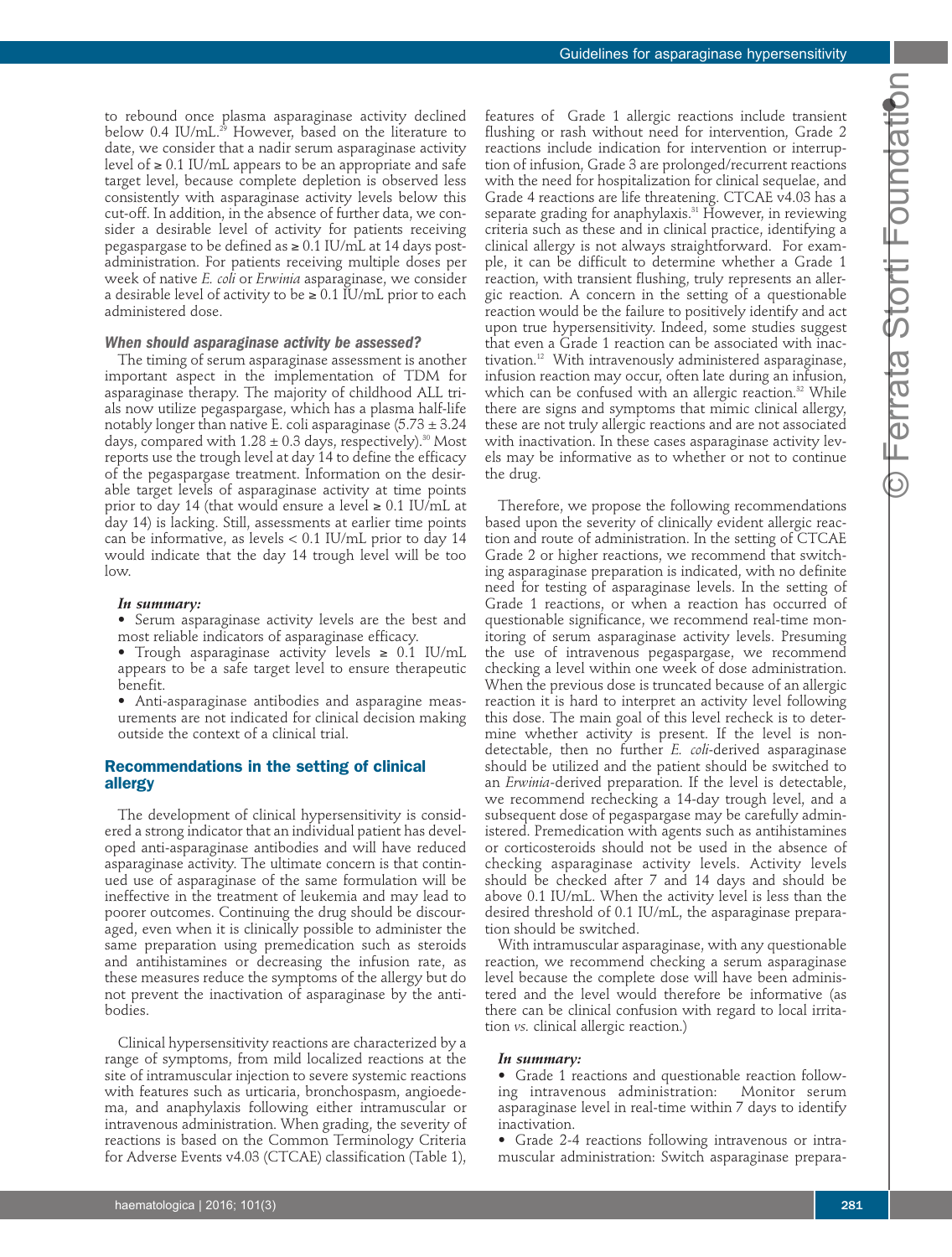tion, without definite need to check asparaginase levels. • Any questionable reaction with intramuscular administration requires checking asparaginase activity level.

## **Recommendations in the setting of silent inactivation**

"Silent inactivation" is the development of asparaginase antibodies and asparaginase inactivity without the development of overt or recognized allergy symptoms. From a clinical perspective, the concern is that with continued asparaginase administration in the setting of silent inactivation, the patient will not receive the benefit of effective asparaginase therapy which might otherwise be mitigated by switching to an alternative asparaginase preparation. Recent data suggest that the development of silent inactivation is clinically important in the context of leukemiadirected therapy, and that acting upon silent inactivation may improve outcome. 2,3 The results of the DFCI ALL Consortium Protocol 00-01 suggested that the evaluation of nadir serum asparaginase levels in patients receiving native *E. coli* asparaginase, and changing asparaginase preparation in the setting of silent inactivation (as defined by persistently low nadir serum asparaginase activity, with or without antibody positivity), was associated with improved outcome in children with ALL. <sup>2</sup> These results highlight the importance of switching asparaginase preparation in the setting of silent inactivation.

## *What is the definition of silent inactivation?*

Silent Inactivation is caused by neutralizing anti-drug antibodies (to asparaginase or PEG) resulting in asparaginase inactivity without the development of overt allergy symptoms. It can be identified with (trough) asparaginase activity levels below the lower limit of quantification (LLQ) occurring in patients without clinical allergy, preferably measured in 2 independent samples to minimize the number of patients tested false positive. Specifically, with the use of pegaspargase (given every two weeks), a day 7 asparaginase activity level below 0.1 IU/mL and/or a day 14 level below the LLQ would be consistent with silent inactivation. Although less frequently used in contemporary pediatric ALL trials, silent inactivation is demonstrat-

ed for native *E. coli* asparaginase if the 72 hours post-dose level is below the LLQ (in a two times a week schedule), or if the level 7 days post-dosing is below the LLQ (in a weekly administration schedule). With the use of *Erwinia* asparaginase (three times a week schedule), a 48 hours post-dose level below the LLQ would raise concern for silent inactivation (please see more detailed discussion of monitoring with the use of *Erwinia* asparaginase below). In addition, low activity levels should always be interpreted in the context of the dosing and frequency of the administration of asparaginase. For example, with the use of *Erwinia* asparaginase, based on large inter-individual differences in clearance, low trough levels at 72 hours and beyond could reflect a need for more frequent dosing, rather than silent inactivation itself.

#### *Who should be screened for silent inactivation?*

As noted above, the concern that patients could continue to be exposed to an agent that has been rendered ineffective when alternative agents exist is compelling. Our conclusion is that screening for silent inactivation should be considered in all patients undergoing therapy for ALL with asparaginase. This may be particularly important following gaps in asparaginase therapy or in the setting of the treatment of relapsed leukemia.

### *When should patients be screened for silent inactivation?*

Silent inactivation of *E. coli-*derived asparaginase has been reported in induction and intensification phases. 2,12 Some patients may have developed antibodies to PEG before the start of pegaspargase treatment, presumably due to previous exposure to PEG (for example in creams). 33 We recommend the testing of serum asparaginase activity level after the first dose of *E. coli-*derived asparaginase. With the use of pegaspargase, this should be done within 7 days of the dose. If the level is *detectable but less than 0.1 IU/mL*, activity should be rechecked at day 14. The recommended frequency of screening after the first dose of asparaginase depends upon the dosing schedule. For patients due to receive multiple asparaginase doses without any prolonged gap between doses (e.g., pegylated asparaginase given every 14 days), it would be reasonable to confirm a low or undetectable level after a subsequent

Table 1. Common Terminology Criteria for Adverse Events v4.03 (CTCAE) classification for allergic reactions and anaphylaxis.

*Definition allergic reaction: A disorder characterized by an adverse local or general response from exposure to an allergen.* **Grade**

1 Transient flushing or rash, drugfever <38 degrees C (<100.4 degrees F); intervention not indicated

2 Intervention or infusion interruption indicated; responds promptly to symptomatic treatment (e.g., antihistamines, NSAIDS, narcotics); prophylactic medications indicated for  $\epsilon$ =24 hrs

3 Prolonged (e.g., not rapidly responsive to symptomatic medication and/or brief interruption of infusion); recurrence of symptoms following initial improvement; hospitalization indicated for clinical sequelae (e.g., renal impairment, pulmonary infiltrates)

4 life-threatening consequences; urgent intervention indicated

Definition anaphylaxis: A disorder characterized by an acute inflammatory reaction resulting from the release of histamine and histamine-like substances from mast cells, causing a hypersensitivity immune response. Clinically, it presents with breathing difficulty, dizziness, hypotension, cyanosis and loss of *consciousness and maylead to death.*

#### **Grade**

3 symptomatic bronchospasm, with or without urticaria; parenteral intervention indicated;allergy-related edema/angioedema; hypotension. 4 life-threatening consequences; urgent intervention indicated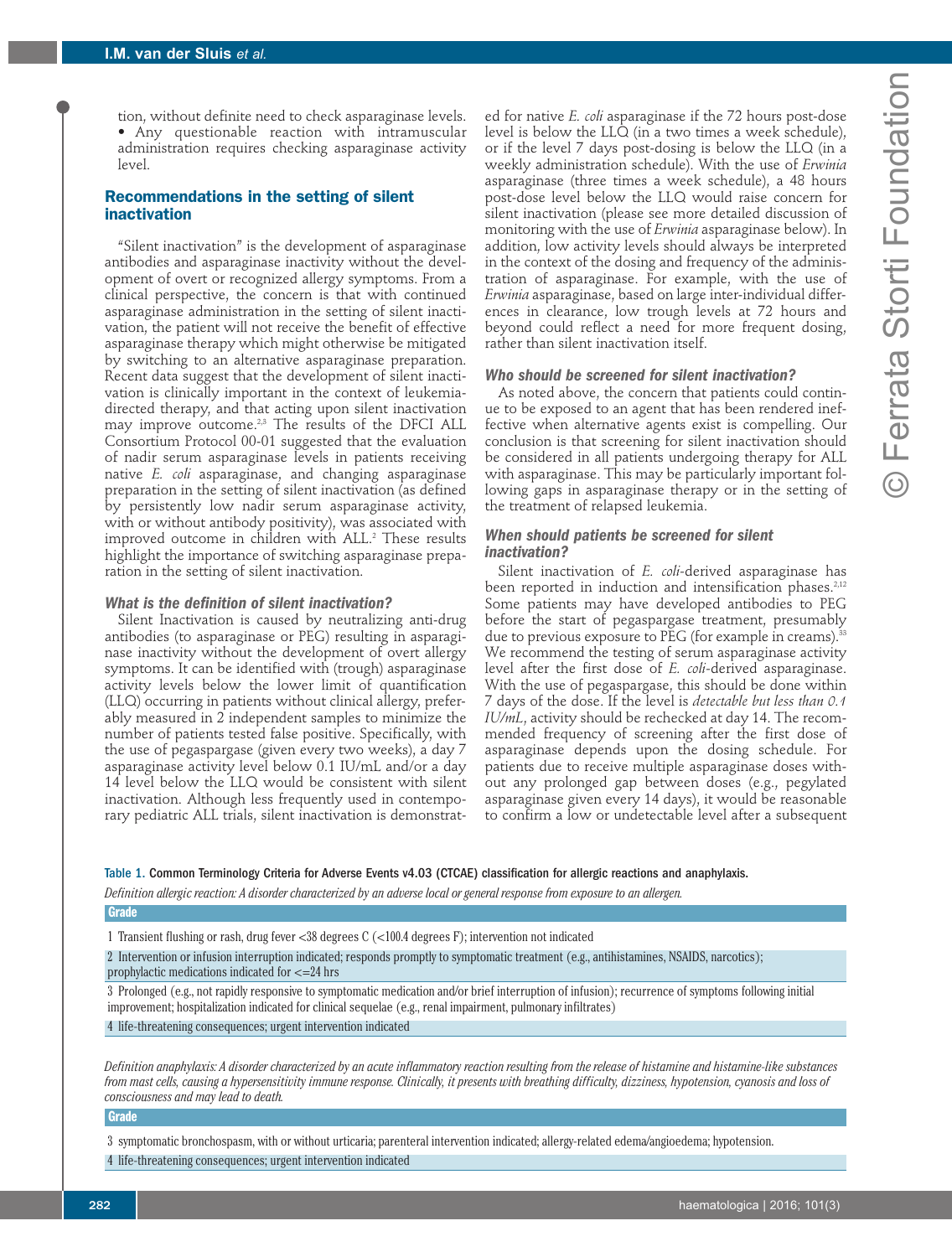dose, and to change to a different preparation (eg, *Erwinia*) if two consecutive levels are undetectable. When there is a gap between asparaginase doses, we recommend checking a level after the first dose of asparaginase administered after the gap, with a gap defined as a period in which asparaginase activity level will have decreased to < LLQ between doses. In practice, this is usually the case when there is an interval of at least 4 weeks between pegylated asparaginase doses. With native *E. coli* asparaginase, we recommend measuring a trough level after the first dose and after every reintroduction of asparaginase. Levels could be checked more frequently based on clinician discretion. If there are a limited number of asparaginase doses in the treatment plan and/or intermittent dosing (prolonged gaps between doses), we would recommend screening for silent inactivation after every asparaginase dose, and one could consider switching preparation based upon a single undetectable or low level rather than confirming it with two separate measurements. This monitoring plan would foster the maximization of asparaginase exposure.

#### *In summary:*

• All patients should undergo therapeutic drug monitoring for silent inactivation.

• Silent Inactivation can be identified by the assessment of serum asparaginase activity, preferably measured in 2 independent samples.

• Measure serum asparaginase activity level within 7 days of the first dose of pegaspargase in induction and following every reintroduction after a gap in asparaginase. With native *E. coli* asparaginase, consider measuring a trough level after the first dose and after every reintroduction.

• Silent inactivation of pegaspargase (administered every other week) is defined as a day 7 level below 0.1 IU/mL and/or day 14 level below the LLQ.

• Silent inactivation of native *E. coli* or *Erwinia* asparaginase is defined as a trough level below the LLQ. Trough levels should always be interpreted in the context of dosing and frequency e.g.:

- *Native E coli*: asparaginase activity below the LLQ 72 hours post-dosing in a two times a week administration schedule, or below the LLQ 7 days post-dosing in a weekly administration schedule.

- *Erwinia*: a 48 hour post-dose activity level below the LLQ in a three times a week schedule.

• Consider confirmation of a low or undetectable level based on the planned schedule of asparaginase administration.

## *Switching preparations*

When changing asparaginase preparation, those receiving native *E. coli* asparaginase who develop clinical allergy or silent inactivation should switch to either pegaspargase or to *Erwinia* asparaginase, with the choice of a second-line agent dependent upon protocol specifications and preparation availability. Patients initially receiving pegaspargase may only be switched to *Erwinia* asparaginase; switching to native *E. coli* asparaginase should not be considered an option.

*Erwinia* asparaginase is antigenically distinct from *E. coli*derived asparaginase. The half-life of *Erwinia* asparaginase is shorter than other forms of asparaginase, and the shorter half-life of *Erwinia* asparaginase has demonstrated clinical implications, with the need for more frequent dosing (every 2-3 days). 10,34 When utilized in patients with a history of *E. coli* asparaginase hypersensitivity reactions, the majority of patients receiving *Erwinia* asparaginase have been shown to achieve goal nadir asparaginase activity levels. A subsequent allergy to *Erwinia* asparaginase (in patients who previously developed an allergy to *E. coli* derived-preparations) has been reported at rates of 3- 33%. 12,35,36 Tong and colleagues reported that 97% of patients who switched to *Erwinia* asparaginase after hypersensitivity to pegaspargase were able to complete their full planned course of asparaginase in a continuous dosing schedule. 12

While *Erwinia* asparaginase has been utilized in the treatment of childhood ALL for several decades, there remains variability in practice with regard to optimal dosing, dosing interval, and route of administration. Intravenous administration has been routinely utilized in Europe in a dose of 20,000 IU/m2 three times a week. FDA-approved IM dosing of *Erwinia* asparaginase is 25,000 IU/m2 three times per week (Monday/Wednesday/Friday), for six total doses for each planned dose of pegaspargase. Twice weekly IM or IV dosing has also been utilized with apparent efficacy. 12,35 Although IM administration has largely been utilized in the United States, *Erwinia* asparaginase is now approved for IV use as well. <sup>37</sup> The optimal dose, schedule, and route of *Erwinia* asparaginase, however, remain unclear and are worthy of further investigation. Large inter-individual differences in clearance underscore the importance of individualized dosing schedules based on asparaginase activity.

## **Asparaginase activity monitoring after change in preparation to** *Erwinia* **asparaginase**

After switching to *Erwinia* asparaginase, the monitoring of serum asparaginase levels is of continued importance, however with a slightly different underlying rationale. After a switch to *Erwinia* asparaginase due to allergy to pegaspargase, there are no additional alternative preparations available. The emphasis on asparaginase activity monitoring with the use of *Erwinia* asparaginase is to inform the individualization of dosing rather than the switching of asparaginase preparation. Based on large inter-individual differences in clearance, low nadir levels at 72 hours or 96 hours after a dose of *Erwinia* may represent the need for more frequent dosing rather than silent inactivation, and levels should be interpreted in this context. In theory, persistently low 48 hour trough levels with appropriate dosing of *Erwinia* asparaginase could allow clinicians the possibility of considering alternative treatments to asparaginase, although the implementation of such alterations would be dependent on individual treatment protocols, and the impact of such alterations are unknown.

We recommend checking trough serum asparaginase levels every 2 weeks in continuous schedules (and after each 2-week block of *Erwinia* asparaginase in intermittent dosing schedules). Specifically, levels after *Erwinia* asparaginase should be performed 48 hours after dosing, with an aim of asparaginase activity levels greater than 0.1 IU/mL. Because *Erwinia* asparaginase is frequently dosed on a Monday/Wednesday/Friday schedule, there may also be clinical value in checking a level 72 hours after dosing (after the Friday dose and before the following Monday dose). It may be reasonable to adjust dosing or interval to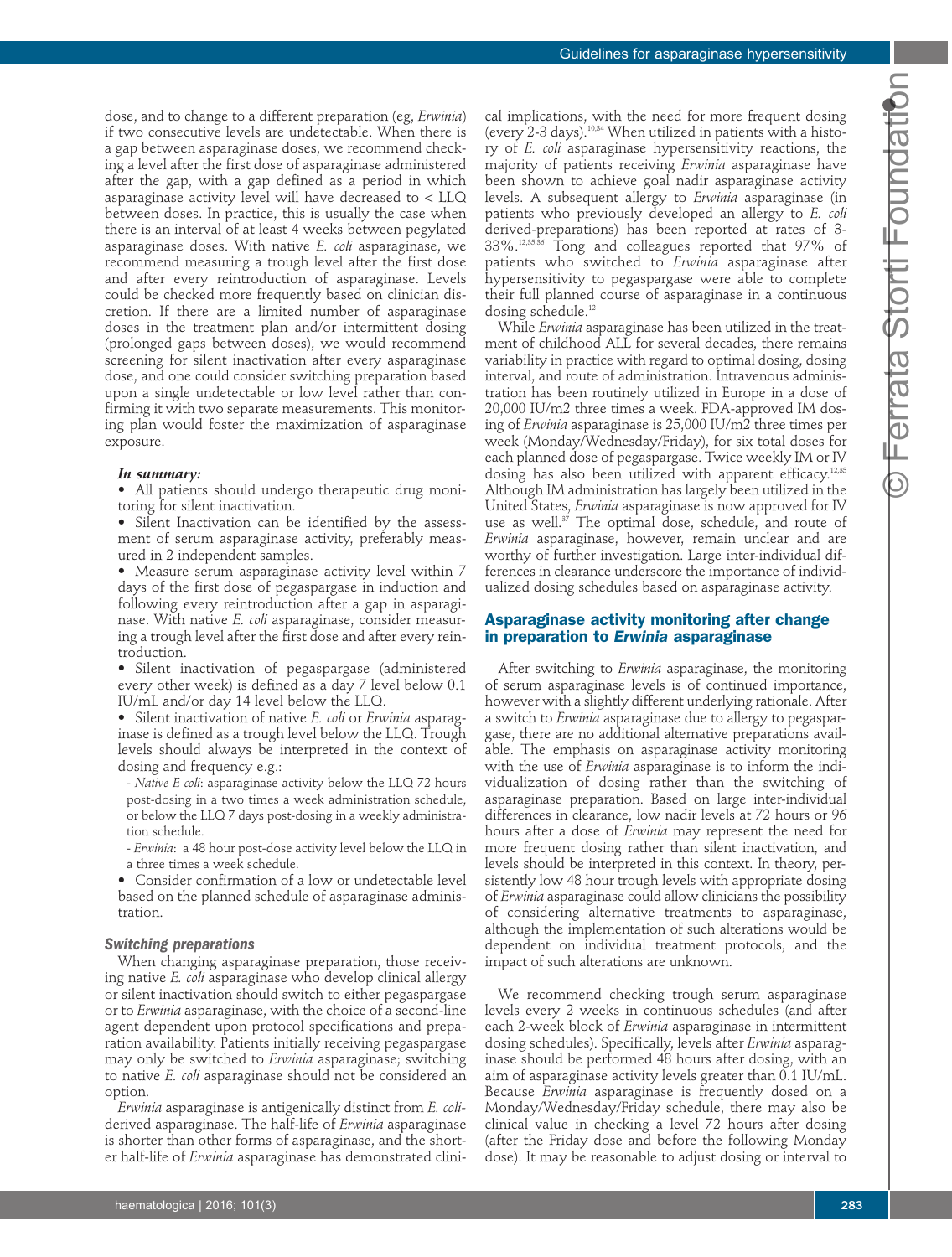maintain a level greater than 0.1 IU/mL. In addition, there may be differences in the pharmacokinetics of IM compared with IV administered *Erwinia* asparaginase, making the assessment of levels of particular importance with  $\bar{N}$ administration.

## **Future directions and opportunities**

The ability to identify patients with inadequate asparaginase activity has the potential to inform clinical decision making. Previously, asparaginase activity levels were only measured in the context of research, but a growing number of providers now have access to real-time validated asparaginase activity measurements. Several European treatment protocols already recommend the monitoring of asparaginase activity. Since therapeutic drug monitoring has started to play a role in daily practice, guidelines are needed for identifying and managing hypersensitivity to asparaginase.

The goal of asparaginase therapy is to achieve complete asparagine depletion. As noted above, due to the difficulties in directly measuring serum asparagine, it is much easier and more reliable to measure asparaginase activity levels to guarantee effective treatment. To date, an asparaginase activity level  $\geq 0.1$  IU/mL appears to be a reasonable target level to ensure therapeutic benefit. Ultimately, in interpreting asparaginase activity levels and in considering the most appropriate target threshold, it is the association with clinical outcome that matters the most. More data are needed to more precisely determine the optimal target level and to more robustly characterize the relationship between asparaginase activity levels and long-term outcomes. Yet even without further data, monitoring drug levels to detect silent inactivation may potentially improve outcome and could prevent continued administration of a drug that is ineffective.

In addition, more detailed pharmacokinetic analyses will be of value to improve individualized dosing strategies. Currently, most reports use asparaginase activity trough levels at day 14 to determine the efficacy of the pegaspargase treatment. Information on the optimal target levels of © Ferrata Storti Foundation © Ferrata Storti Foundation

asparaginase prior to day 14 (for example, at day 3 and day 7) to ensure an adequate level at day 14 is lacking.

Due to hospital budget restrictions and the increasing costs of treatment of childhood ALL, more insight into the costs of treatment with the various asparaginase preparations would be very useful. Tong and colleagues demonstrated that administration of pegaspargase in first-line therapy was cost effective compared to native *E.coli* asparaginase, as it leads to a lower frequency of hypersensitivity and consequently less use of *Erwinia* asparaginase. 38 Switching to *Erwinia* asparaginase in case of clinical allergy or silent inactivation has considerable impact on the total ALL treatment costs. <sup>38</sup> *Erwinia* asparaginase is more expensive and patients require more visits due to the more frequent administration schedule. This change in frequency of hospital visits may negatively affect the quality of life of the child and parents. However, the change in preparation may also have a favorable impact on outcome. Health economic analyses, taking into account all the costs of switching to *Erwinia* asparaginase, gained life years or qualityadjusted life years (QALY) and downstream costs of treatment failure are complicated but necessary in order to inform discussion on whether the change in preparation in case of allergy or silent inactivation is cost-effective. This will depend on the intensity of asparaginase therapy, the costs of *Erwinia* asparaginase and other treatment costs, and detailed cost-effectiveness considerations will differ by country and by treatment plan.

In addition to the detection of silent inactivation, therapeutic drug monitoring can be used to individualize dosing by adapting the dose based on activity levels. With the use of pegaspargase, activity levels are generally much higher than with native *E. coli* asparaginase. Therapeutic drug monitoring to inform dosing has the potential to reduce the pegaspargase dose and thereby to reduce medication costs. Future investigations could explore optimal maximum nadir serum asparaginase levels with regard to clinical efficacy, toxicity, and cost, considering also the additional costs of the therapeutic drug monitoring program itself. Further characterization of long-term outcomes and comprehensive cost analyses would further inform clinical practice.

### **References**

- 1. Silverman LB, Gelber RD, Dalton VK, et al. Improved outcome for children with acute lymphoblastic leukemia: results of Dana-Farber Consortium Protocol 91-01. Blood. 2001;97(5):1211-1218.
- 2. Vrooman LM, Stevenson KE, Supko JG, et al. Postinduction dexamethasone and individualized dosing of Escherichia Coli Lasparaginase each improve outcome of children and adolescents with newly diagnosed acute lymphoblastic leukemia: results from a randomized study--Dana-Farber Cancer Institute ALL Consortium Protocol 00-01. J Clin Oncol. 2013;31(9):1202-1210.
- 3. Panosyan EH, Seibel NL, Martin-Aragon S, et al. Asparaginase antibody and asparaginase activity in children with higher-risk acute lymphoblastic leukemia: Children's Cancer Group Study CCG-1961. J Pediatr Hematol Oncol. 2004;26(4):217-226.
- 4. Muller HJ, Boos J. Use of L-asparaginase in

childhood ALL. Crit Rev Oncol Hematol. 1998;28(2):97-113.

- 5. Woo MH, Hak LJ, Storm MC, et al. Antiasparaginase antibodies following E. coli asparaginase therapy in pediatric acute lymphoblastic leukemia. Leukemia. 1998;12(10): 1527-1533.
- 6. Zalewska-Szewczyk B, Andrzejewski W, Mlynarski W, Jedrychowska-Danska K, Witas H, Bodalski J. The anti-asparagines antibodies correlate with L-asparagines activity and may affect clinical outcome of childhood acute lymphoblastic leukemia. Leuk Lymphoma. 2007;48(5):931-936.
- 7. Muller HJ, Beier R, Loning L, et al. Pharmacokinetics of native Escherichia coli asparaginase (Asparaginase medac) and hypersensitivity reactions in ALL-BFM 95 reinduction treatment. Br J Haematol. 2001;114(4):794-799.
- 8. Woo MH, Hak LJ, Storm MC, et al. Hypersensitivity or development of antibodies to asparaginase does not impact treatment outcome of childhood acute lym-

phoblastic leukemia. J Clin Oncol. 2000;18 (7):1525-1532.

- 9. Appel IM, Kazemier KM, Boos J, et al. Pharmacokinetic, pharmacodynamic and intracellular effects of PEG-asparaginase in newly diagnosed childhood acute lymphoblastic leukemia: results from a single<br>agent window study. Leukemia. agent window study. Leukemia. 2008;22(9):1665-1679.
- 10. Asselin BL. The three asparaginases. Comparative pharmacology and optimal use in childhood leukemia. Adv Exp Med Biol. 1999;457:621-629.
- 11. Vieira Pinheiro JP, Ahlke E, Nowak-Gottl U, et al. Pharmacokinetic dose adjustment of Erwinia asparaginase in protocol II of the paediatric ALL/NHL-BFM treatment protocols. Br J Haematol. 1999;104(2):313-320.
- 12. Tong WH, Pieters R, Kaspers GJ, et al. A prospective study on drug monitoring of PEGasparaginase and Erwinia asparaginase and asparaginase antibodies in pediatric acute lymphoblastic leukemia. Blood. 2014;123(13):2026-2033.